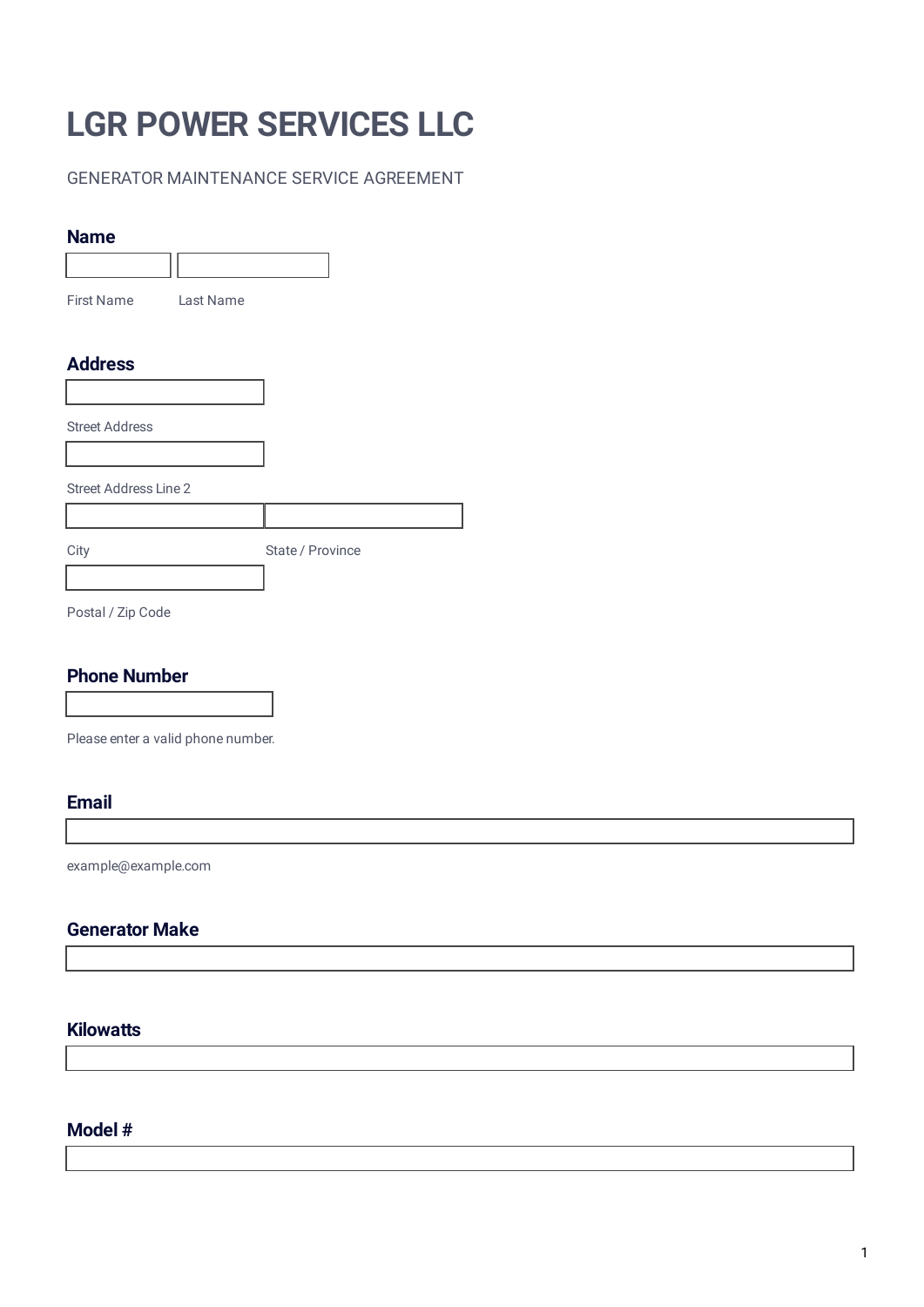This Generator Maintenance Service Agreement is an annual maintenance/service plan designed to ensure the installed equipment is maintained to the highest possible level of readiness in the event of an outage. Priced with mileage included per individuals' location, taxes may vary. During a major outage event, LGR Power Services LLC. will be running long hours and scheduling will be impacted. Annual customers will receive priority over call in customers. LGR Power Services LLC shall provide two semiannul inspections and an annual oil change. Services included the following:

- Inspect Air Filter
- Change oil, coolant & fuel filters (1xyr)
- Lubricate fittings as necessary
- Change engine oil (1x(year)
- Check coolant level
- Inspect for leaks
- Inspect & adjust fan belts
- Check flex connection & mountings
- Check block heater
- Test battery
- Check battery charger
- Inspect governor linkage, oil level & controls
- Inspect electronic connections
- Change spark plugs at required intervals
- Drain water separator (diesel)
- Check fans, pumps & louvers
- Check exhaust system
- Run to check voltage & frequency
- Check auto start/stop mode
- Simulate each safety shutdown possible
- Load test & check operation of transfer switch (with owner permission)
- Clean debris in & around the unit
- Clean exterior of the unit housing

NOTE: Some of these services may not apply to your particular unit

Terms & Conditions:

The term of this Agreement shall be active from the date contract is signed for \_\_\_ consecutive years and will auto-renew from year to year thereafter unless either party requests written termination of the agreement thirty (30) days prior to any expiration or expiration renewal date. Any price increases due to rising material costs will be communicated upon the scheduling call.

· Customer shall maintain a visual inspection to ensure the unit is functional between services. These practices should include, but not limited to, observing fluid leaks from the unit, preventing debris and landscape material accumulation in and around the unit, unit exercises as programmed, and any warning lights or sound indicators of a signaling issue.

· Maintenance visits will be performed Monday through Friday during normal business hours. LGR Power Services LLC is responsible for scheduling appointments. Customer is not required to be present during the service, so long as equipment is outdoors and accessible.

Equipment or parts outside of the 25-point checklist in need of replacement or repair will be brought to the customer's attention and billed separately. NOTE: Oil, and oil filter are included in the annual service cost. Air filter if needed, will be added to invoice. LGR Power Services LLC is not responsible for any work